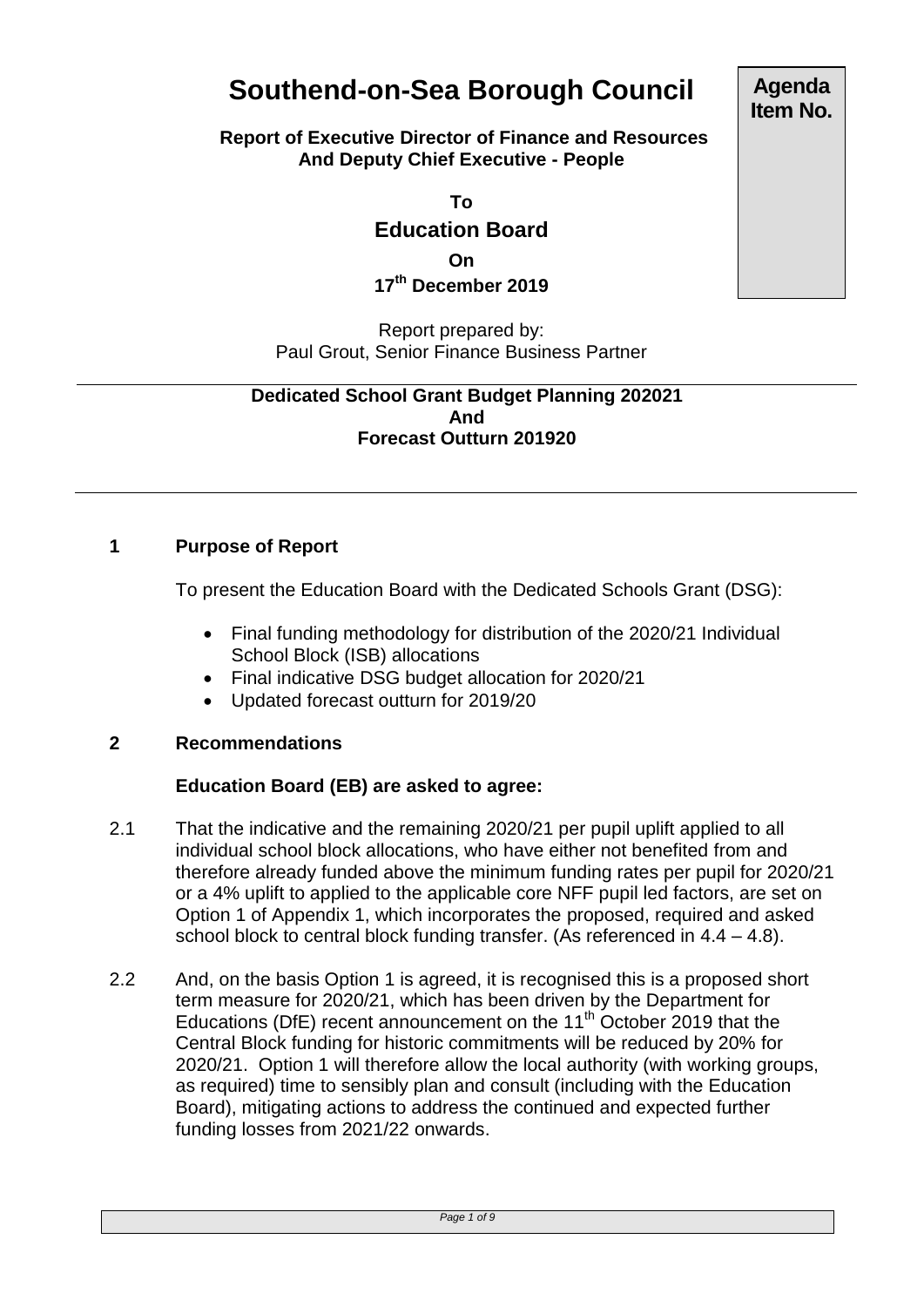- 2.3 Therefore, on the basis Option 1 (recommendation 2.1) is approved, the Education Board agree the total funded amount for Central Block services as referenced in 9.3 (option 1).
- 2.4 In the event, recommendation 2.1 / Option 1 is not agreed (which will then also automatically default to indicative Individual School Block allocations being set on Option 2). The Education Board are asked to agree the total funded amount for Central Block Services as referenced in 9.4 (option 2), and recognise the required Local Authority action as referenced in 4.5.
- 2.5 [Maintained School voting rights only] the de-delegation of funding to be centrally retained from the Schools block for the following services: (As referenced in 5.2)
	- Staff Costs (Public duties)
- 2.6 That the growth fund to support schools continues to be held centrally within the Schools block and distributed to provide the extra required planned places within the authority.
- 2.7 And, as referenced in 6.3, if affordable to the long term growth model, a back dated increase can now applied to the growth rates proposed from Sept-19, which will be presented in the next January 2020 EB DSG report alongside the rates for Sept-20. This will also then, become an additional annual step of the model.
- 2.8 Agree, the 2020/21 early year funding rates, as shown in Appendix 3. (And referenced in 7.4)
- 2.9 And therefore on the basis of the decisions undertaken through both this and the previous October 2019 DSG paper, that this DSG paper and the following January 2020 DSG EB paper (which is for EB noting only), will be recommended to Council for final approval in February 2020.

# **And Education Board (EB) are asked to note:**

- 2.10 With regard to individual school's budget (ISB) planning for 2020/21, as agreed, at the last October 2019 EB meeting:
	- 2.10.1 The minimum per pupil 2020/21 funding levels have been set in line with the National Funding Formulae at £3,750 for primary schools and £5,000 for secondary schools (which is based on the nationally defined pupil led funding factors including lump sum).
	- 2.10.2 And within the funding formulae itself, the core Pupil led National Funding Formulae (NFF) factors have been set and applied with the NFF 2020/21 4% uplift applied to those core factors from 2019/20.
- 2.11 That the final DSG Individual school budgets (ISB) for mainstream schools and the DSG 2020/21 budget, will be illustrated and simply for noting at the Education Board in January 2020, based on the agreed decisions made in both this December 2019 and the October 2019 DSG EB report.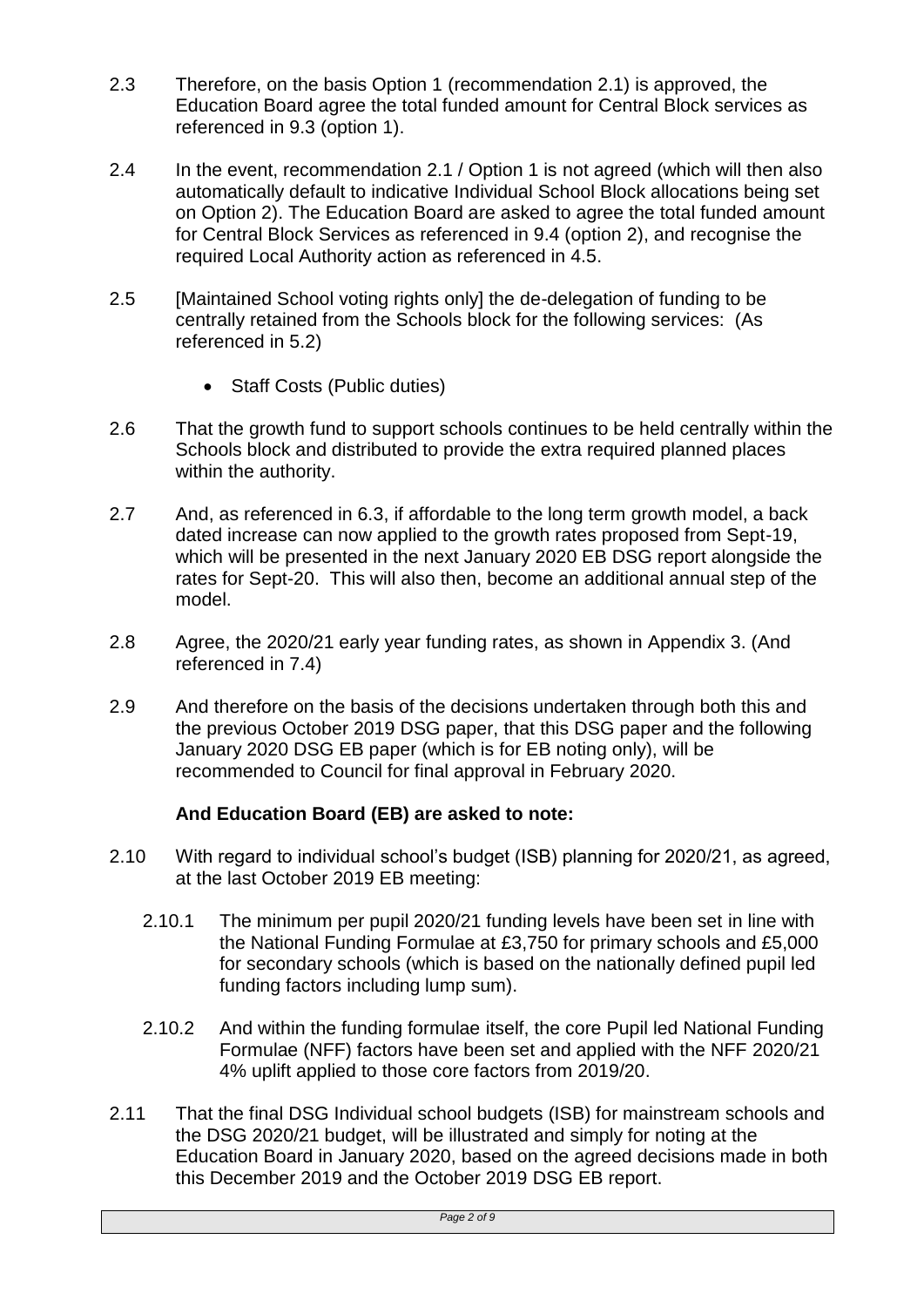# **3 Background**

- 3.1 This reports sets out the 2020/21 Draft DSG budget and the final 2020/21 proposed funding methodology for award of funding to Individual School Budgets.
- 3.2 This reports follows on from the extensive "DSG 2019/20 budget update and budget planning for 2020/21" presented and agreed at the last October 2019 EB, which ultimately set the agreed trajectory for Individual School block allocations, subject to a remaining and required recommendation for a Schools Block to Central Block funding transfer, now proposed in this paper.
- 3.3 And, in continuation of the presentation of the last EB DSG report, to inform short term financial planning the 2020/21 Budget planning and the latest 2019/20 forecast outturn are presented alongside within each DSG funding block, and as displayed in 'Appendix 2 – DSG Budget and Outturn 2019/20 to 2020/21'.

# **4 Schools Block – Individual School Block (ISB) allocations**

# **2019/20 Budget to Forecast Outturn – on line to budget**

# **2020/21 Individual Schools Budgets**

# **Indicative DSG funding allocation £120.958M (Final tbc in January 2020)**

- 4.1 As per the recommendations approved in the last DSG EB report, Appendix 1 displays the indicative 2020/21 per pupil funding amounts for each school incorporating:
	- 4.1.1 Minimum per pupil funding levels of £3,750 for primary schools and £5,000 for secondary schools (including lump sum).
	- 4.1.2 A 4% increase applied to the applicable core pupil led NFF funding factors (which is based on the current 2019/20 baselines).
	- 4.1.3 And 2 options, option 1 displaying the % per pupil led uplift (indicative 1.66%) to all remaining schools incorporating the required and asked funding transfer to the central block, and option 2 displaying the % per pupil led uplift (indicative 1.84%) to all remaining schools without the required ask of a central block funding transfer.
- 4.2 And as referenced, in the last DSG EB paper, with the exception of those schools who will benefit from the 2020/21 minimum per pupil funding levels, all other school per pupil funding rates are indicative and therefore subject to minor changes once the DfE have processed and released the October 2019 school census data. Following that, the final illustrations will be shown in the next January DSG EB paper and will therefore be for noting only (which will also include any applicable and separate funding adjustments for 2020/21 Business rate charges and updated Numbers on Roll of each school as recorded through to the DfE in the October 2019 school census).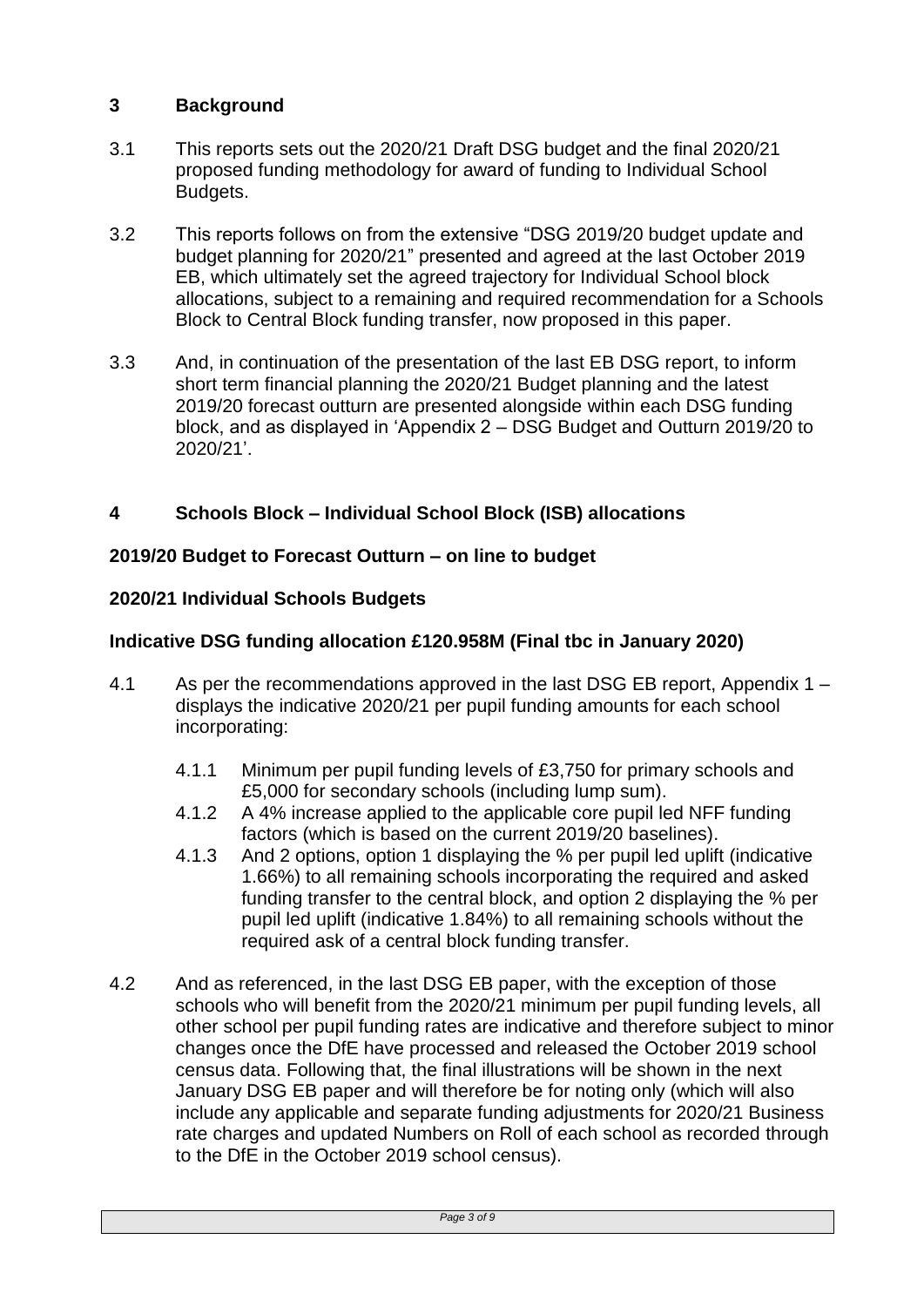- 4.3 And lastly, as referenced in the last DSG EB paper and verbally updated at the last Education Board, the Department for Education have approved subject to the agreement of the school forum, an allowable block funding transfer (within the tolerance of 0.5% for the totality of Schools Block) from the schools block, to cover the 20% loss of funding to the central block. And to remind the Education Board, for Southend this is an equivalent £181,000 loss of funding (a national loss of £43.6M), compared to £905,000 of current central block funded services delivered, some of which, as shown in Appendix 4, are either part funded by the DSG or a 100% funded, all in accordance with decisions, previously undertaken through the Education Board/School Forum.
- 4.4 Now, given, the DfE only announced the actual amount of loss of funding for 2020/21 on the 11<sup>th</sup> October 2019 (which has imposed a very short and unrealistic time frame to consider the future of these services), and with due consideration to Appendix 4, illustrating both the activities and outcomes those services provide, the Education Board are asked to approve the proposed funding transfer for 2020/21 and therefore resulting illustrative school block allocations show under "option 1", of Appendix 1.
- 4.5 If the Education Board approve this funding transfer for 2020/21, this will then at least ensure the listed services are protected and confirmed at their current funded levels for 2020/21 (1<sup>st</sup> April 2020 to 31<sup>st</sup> March 2021). In the event, the Education Board do not approve option 1, then the Appendix 4 listed services will be put at risk in terms of their current funded levels, and as the local authority is the lead commissioner of these services an appropriate action plan will need to urgently be put in place to seek to ensure the 2020/21 DSG £181,000 funding loss is recovered.
- 4.6 And yes, it must remain minded, the continuation of proposed school block transfer from 2021/22 is not a long term sustainable funding option, given it is now very likely (although not announced), that the DfE will continue to reduce this allocation by a further 20% for the remaining 4 years (21/22 through to 24/25), and by which time the full £905,000 will have gone, which in turn is also a greater sum than the current allowable 0.5% school block transfer.
- 4.7 And, it must also remain minded, that the ability to transfer funding from the school blocks to other blocks, is also subject to the annual decision of the DfE, and given the intention that a hard NFF implementation remains, this will no doubt remove the ability to apply local block funding transfers in future years.
- 4.8 Therefore, on the basis Education Board approve Option 1 (and protect these service's for 2020/21), this will therefore buy some sensible time to allow the Local Authority to plan accordingly and update the Education Board during 2020/21, as to how the continued funding loss of historic Central Block services will be managed (with any required options) from 2021/22 onwards.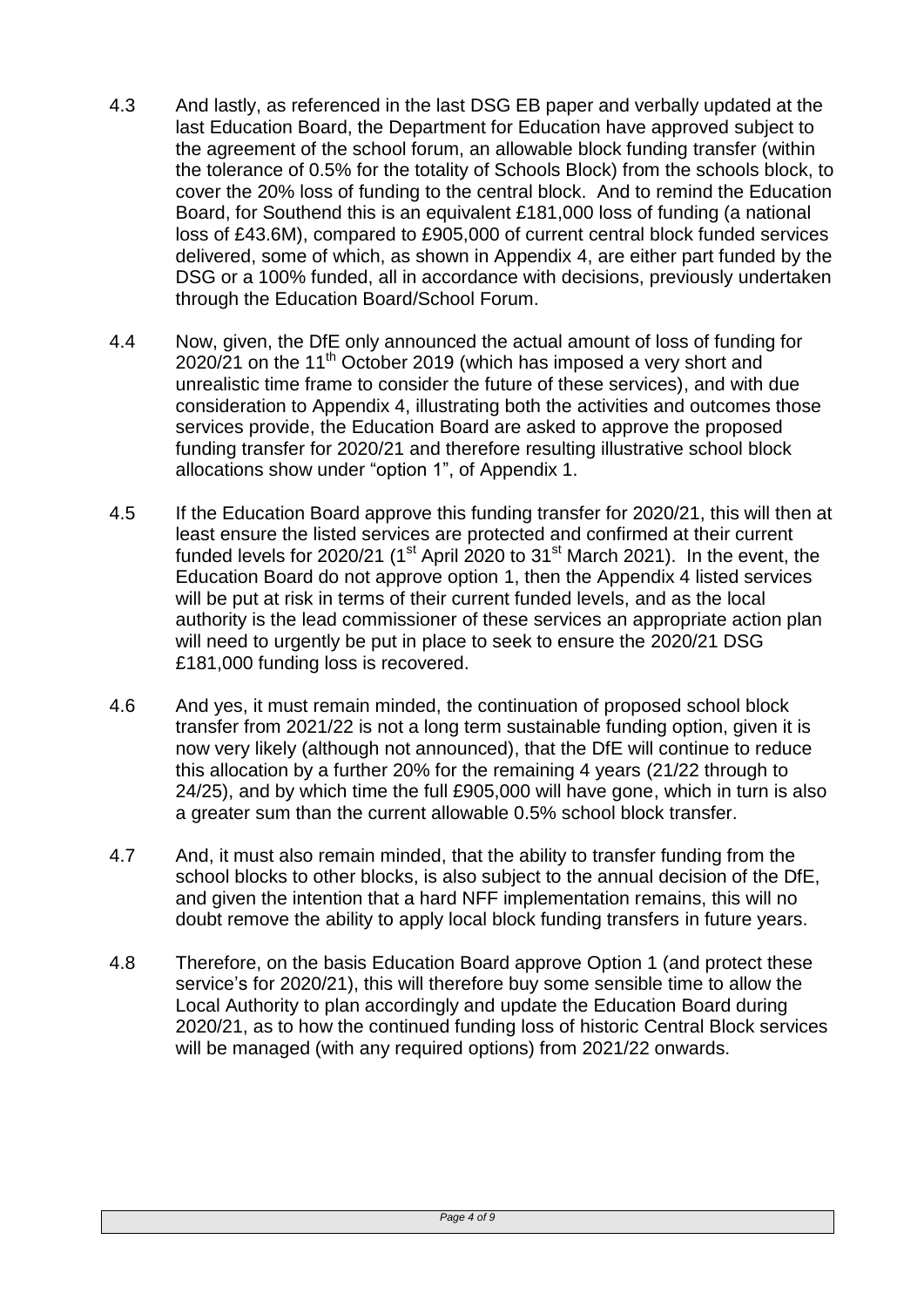# **5 School block – Centrally retained de-delegated public duties (Voting rights Maintained only)**

# **2019/20 Budget to Forecast Outturn – circa (£9,000) underspend**

5.1 This position reflects the 11 academy schools that have now bought in at this stage, including an estimate of expected claims by the end of the year. Appendix 1 has also been updated to reflect an isolated DSG reserve balance for de-delegation, and therefore any final under of over spend on this fund will be carried forward into the following financial year.

# **2020/21 Indicative DSG funding allocation £5,538 (Final tbc in January 2020)**

- 5.2 In continuation of the decision undertaken last year, and now the only proposed item for de-delegation Maintained Schools are asked to approve the continued de-delegation of public duties at £1.00 per pupil (same rate at 2019/20), which will also be applied to their Numbers on Roll as at the October 2019 Census.
- 5.3 The fund enables Maintained schools within the Borough to reclaim the cost of staff who undertake Public Duties (usually jury service or sitting as a magistrate), and to undertake trade union duties in work time, in accordance with the facilities agreement for schools.
- 5.4 And Academy Schools can continue to be able to buy in to this fund and therefore be eligible to claim from this fund, with the same charge rates applied as 5.2.

# **6 Schools Block – Centrally retained Growth Fund**

# **2019/20 and 2020/21 Budget Planning**

- 6.1 As referenced and agreed, in the March 2019 EB "DSG Growth Fund application 2019/20 and future years" paper:
	- 6.1.1 The application of applied Growth fund is now managed on a long term basis, allowing any one year, to either, overspend or underspend, provided that the total application of the growth fund is affordable over the life of that planned growth.
	- 6.1.2 And, In accordance with the previous agreement and conditions, the growth fund rates from Sept-20 will be presented in the next January 2020 DSG paper, for noting, which follow's the DfE's actual announcement of the size of the Growth fund for 2020/21.
- 6.2 Now given, as stated, it remains a statutory duty of the Local Authority and therefore School Admission team to determine and approve any required new intake class, and as previously stated, the confirmed required number of new intake classes, can change up until the end of the previous summer term as final admissions are confirmed. We have seen in the 2019/20 forecast a higher underspend, than previously expected, because there was 1 less new primary class and 1 new less secondary class than originally planned, which obviously in turn impacts the modelling.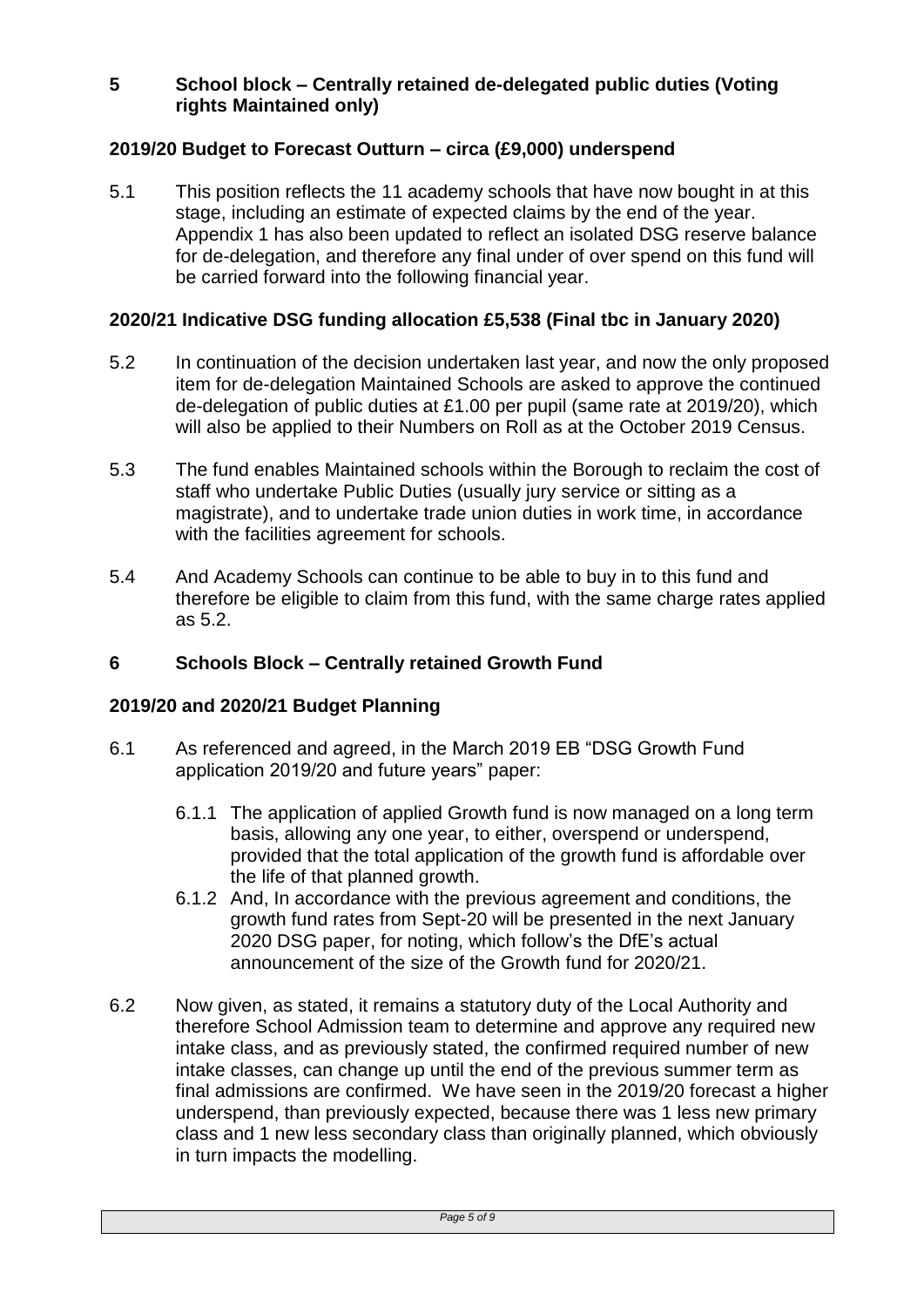- 6.3 Therefore, it now seems a sensible solution, that when the updated model is undertaken for the next January DSG EB report. If affordable to the planned long term model (which will be illustrated as an updated Growth Model appendix to the January DSG EB report), that a back dated increase to the growth rates can be also applied from the Sept-19 consistently to all schools with new and confirmed intake classes, but also maintaining, the previously agreed 1:1.186 Primary to Secondary per pupil funding ratio.
- 6.4 This would then also become another step to the annual updated model, which would help to ensure all funding received for growth, is distributed to support growth.

# **7 Early Years Block**

#### **2019/20 Budget to Forecast Outturn** – **held on line to budget**

- 7.1 We must continue to remain minded, the Early Years Block 2019/20 DSG allocations remain provisional until the DfE have processed the January 2020 Early Years census, and will therefore announce revised and final funding allocations for the 2019/20 in July 2020.
- 7.2 Although, a final spend to provisional budget position cannot be confirmed until a full financial year, and therefore the 3 respective funding periods within have been processed. At this point in time, all funding claims compared to provisional budget allocation are either within or close to budget allocation.

# **2020/21 Budget Planning**

**Indicative allocation of £10.175M** (tbc in January 2020, revised in July 2020, and further updated by the DfE in July 2021)

- 7.3 The DfE announced on 31<sup>st</sup> October 2019 that all local authorities will receive an additional 8p per hour (compared to their current 2019/20 funded rates), to help fund child care places for 2020/21.
- 7.4 Now given, the extensive work that has been performed by the local authority in the last few years in relation to Early Years funding, and decisions undertaken by the Education Board. It is pleasing to recommend that the Education Board passport through the full 8p per hour increase to **all core** provider rates for 2020/21 (as illustrated in Appendix 3).
- 7.5 This will, then in turn, continue to leave a small centrally retained early years fund and hold additional deprivation funding at their current levels. The Education Board, therefore also continues to ensure a high passport through rate of 98%, which is above the DfE minimum requirement of 95%.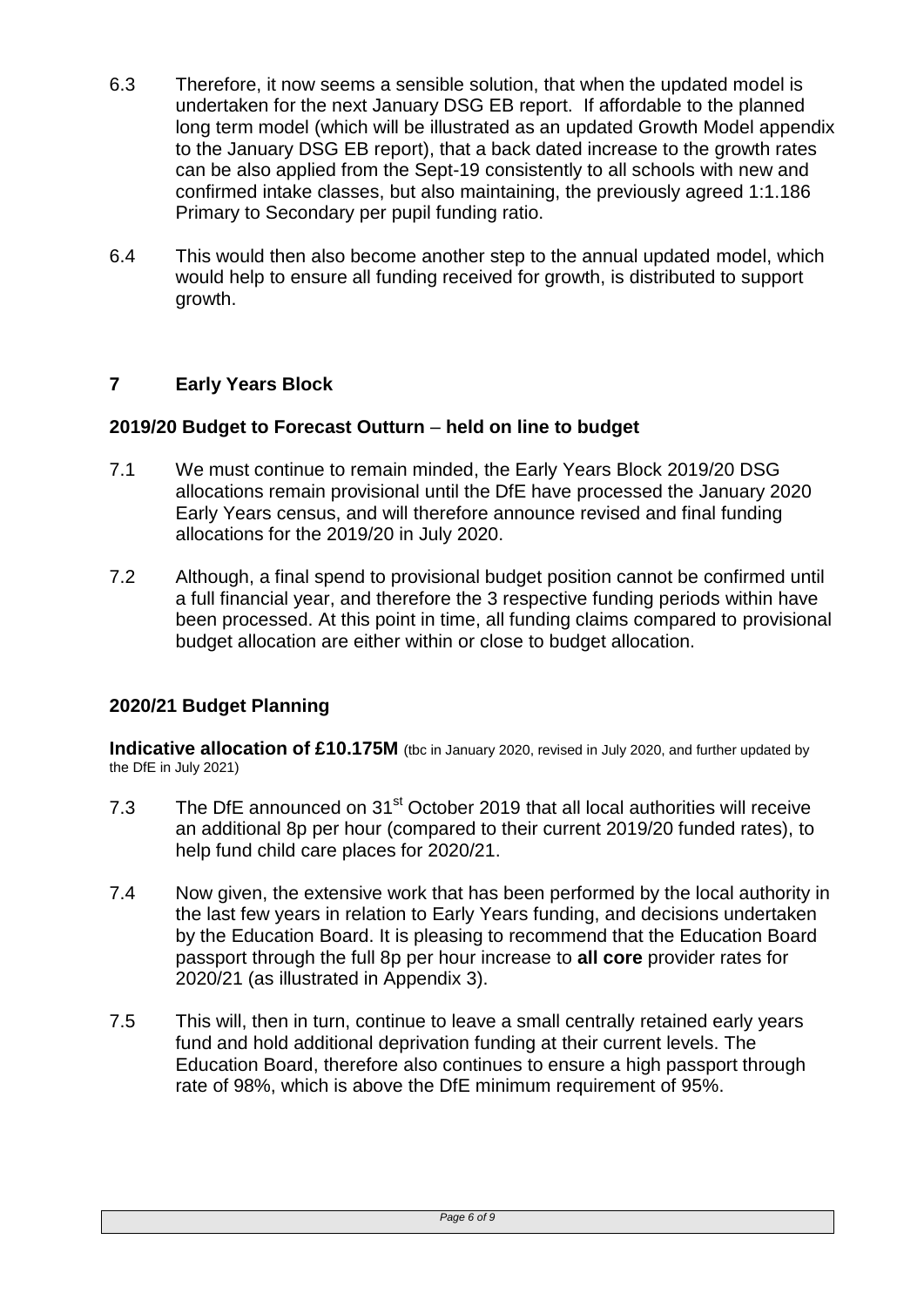# **8 High Needs Block**

#### **2019/20 Budget to Forecast Outturn – a projected (£152,000) under/over spend against allocated services lines expenditure.**

- 8.1 Appendix 2 displays the full 2019/20 forecast outturn for High Needs on a line by line basis. And as shown, the High Needs Block for 2019/20 is now anticipated to fully recover, including the full restoration of the depleted High Need DSG reserve balance of  $(£348,000)$  as at the 1<sup>st</sup> April 2019.
- 8.2 It must therefore be noted and continually commended, as planned, that given the national and recognised pressures on High Needs Funding, that through the joint work of Southend's Local Authority, Education Board, Applicable Special Schools and Schools (where savings have been made and agreed over the last 3 years). Southend's own DSG High needs funding position is now restored to a sustainable financial position at this current time, with consideration also applied to the 2020/21 funding allocation.
- 8.3 However, it must, also continue to remain minded that the financial pressures with the distribution of high needs funding are forever continually increasing, so future planning must remain both affordable and considerate.

#### **2020/21 Budget Planning - Indicative allocation of £22.540M (explanation covered in the last October 2019 DSG report, and resulting service expenditure allocations will be set as planned in the pre-agreed June 2020 High Need detailed allocation paper)**

**9 Central Block**

# **2019/20 Budget to Forecast Outturn – held on line to budget**

# **2020/21 Budget Planning**

# **Indicative allocation of £1.565M (Final tbc in January 2019)**

- 9.1 As explained, in depth in the last DSG EB report, The 2020/21 indicative budget allocation (funding into the DSG) is circa £180,000 less than the 2019/20 allocation, as the DfE have now started to unwind the historic commitment element of the central block funding, at rate of 20% for 2020/21.
- 9.2 Approval is required by the Education Board each year to confirm the amounts and service lines.
- 9.3 Now given, the Education Board (EB) have been asked to approve a school block funding transfer **option 1**, to cover the circa £180,000 loss of funding. If the EB approve this transfer, it is asked that the EB also approve option 1 below in the table, and that these services, as listed, can continue to be funded from the Central Block (which is line with the previous years agreement), with a total amount of **£1,746,170**.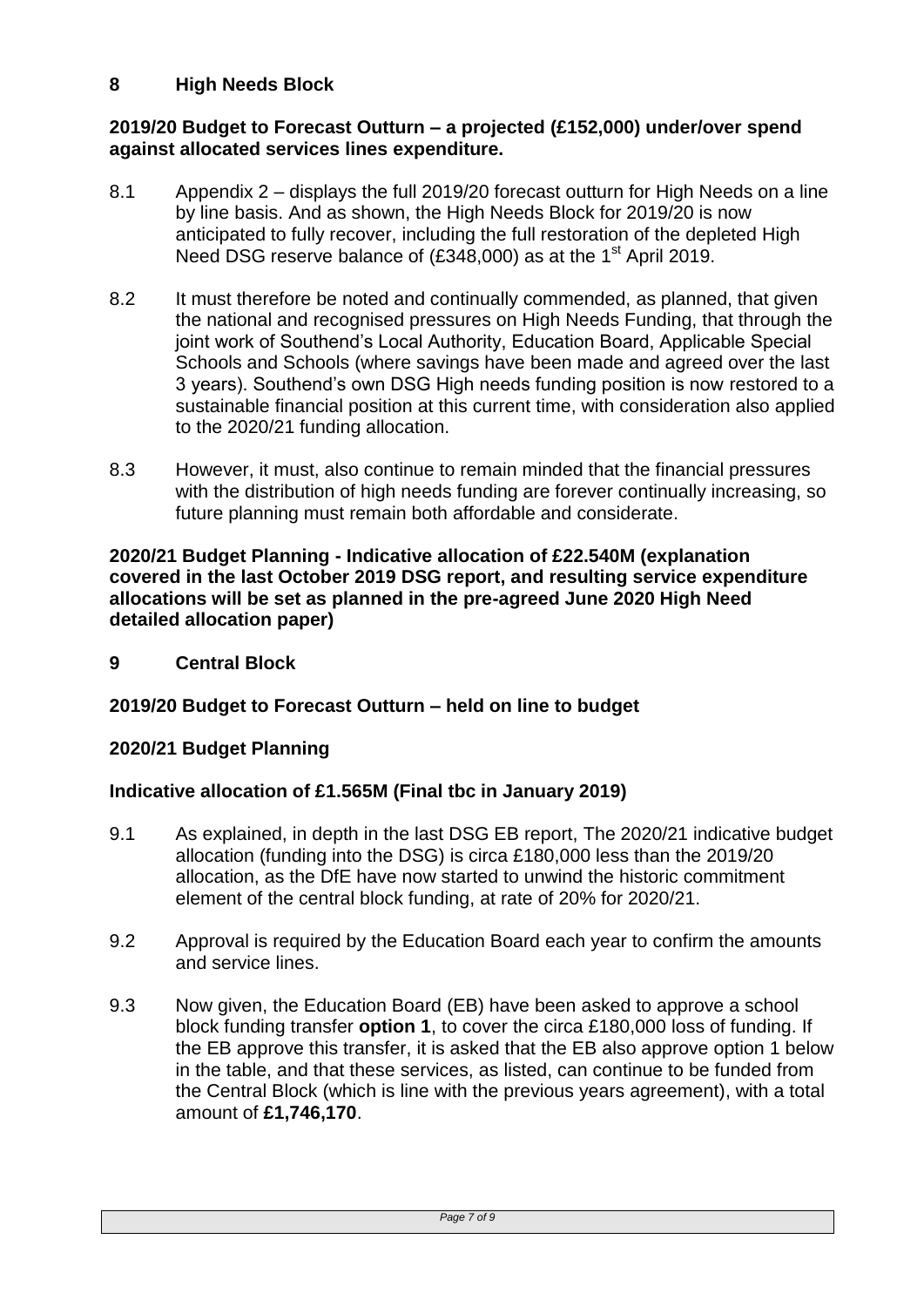9.4 In the event, the EB do not approve option 1, which will then automatically default to **option 2**, the EB are therefore asked to approve, that the central block services listed under option 2, are funded as listed, with a total indicative amount of **£1,565,192 (**and a 20% DSG funding reduction will be applied to all services listed within Appendix 4)**.**

|                                      | <b>Amount</b><br>(Option 1) | <b>Amount</b><br>(Option 2) |
|--------------------------------------|-----------------------------|-----------------------------|
| <b>From Central Schools Services</b> |                             |                             |
| <b>Block</b>                         |                             |                             |
| <b>Combined Budgets</b>              | £904,888                    | £723,910                    |
| <b>CLA/MPA Licences</b>              | £127,017                    | £127,017                    |
| <b>Schools Admissions</b>            | £267,980                    | £267,980                    |
| <b>Servicing of Schools Forum</b>    | £18,700                     | £18,700                     |
| <b>ESG Retained Duties</b>           | £427,585                    | £427,585                    |
|                                      | £1,746,170                  | £1,565,192                  |

#### **10 DSG Funding**

#### **2019/20 Budget to Forecast Outturn – £130,000 additional income, relating to the previously explained Early years DSG funding adjustment for 2018/19**

#### **2020/21 Budget Planning**

10.1 The current indicative DSG funding allocation for 2020/21, has been set at £156.235M. However, we continue to note that the total school block funding allocation will also be updated once the October 2019 census has been processed by the DfE, with the results released late December 2019, and therefore will be displayed in the next January 2020 DSG EB paper.

# **11 Latest forecast DSG reserve balances**

11.1 The table below updates the current expected DSG reserve balances by year end.

| <b>Block</b>                                          | Schools-<br><b>ISB</b> | <b>Schools -</b><br>growth | <b>Early</b><br>Years | <b>High Needs</b> | <b>Central</b> | <b>Total</b> |
|-------------------------------------------------------|------------------------|----------------------------|-----------------------|-------------------|----------------|--------------|
|                                                       | £'000                  | £'000                      | £'000                 | £'000             | £'000          | £'000        |
| <b>Reserves</b><br>surplus / (deficit)                |                        |                            |                       |                   |                |              |
| 1 April 2019 B'fwd                                    | 0                      | (69)                       | 594                   | (348)             | 39             | 216          |
| 18/19 Early years<br>funding adj.<br>2019/20 forecast | 0                      | 0                          | 130                   | 0                 | $\Omega$       | 130          |
| Variance<br>Transferred in                            | $\Omega$               | 246                        | 0                     | 499               | $\Omega$       | 754          |
| year                                                  | 0                      | 0                          | 0                     | 0                 | $\Omega$       | $\mathbf 0$  |
| 31 March 2020                                         | 0                      | 177                        | 724                   | 151               | 39             | 1.100        |